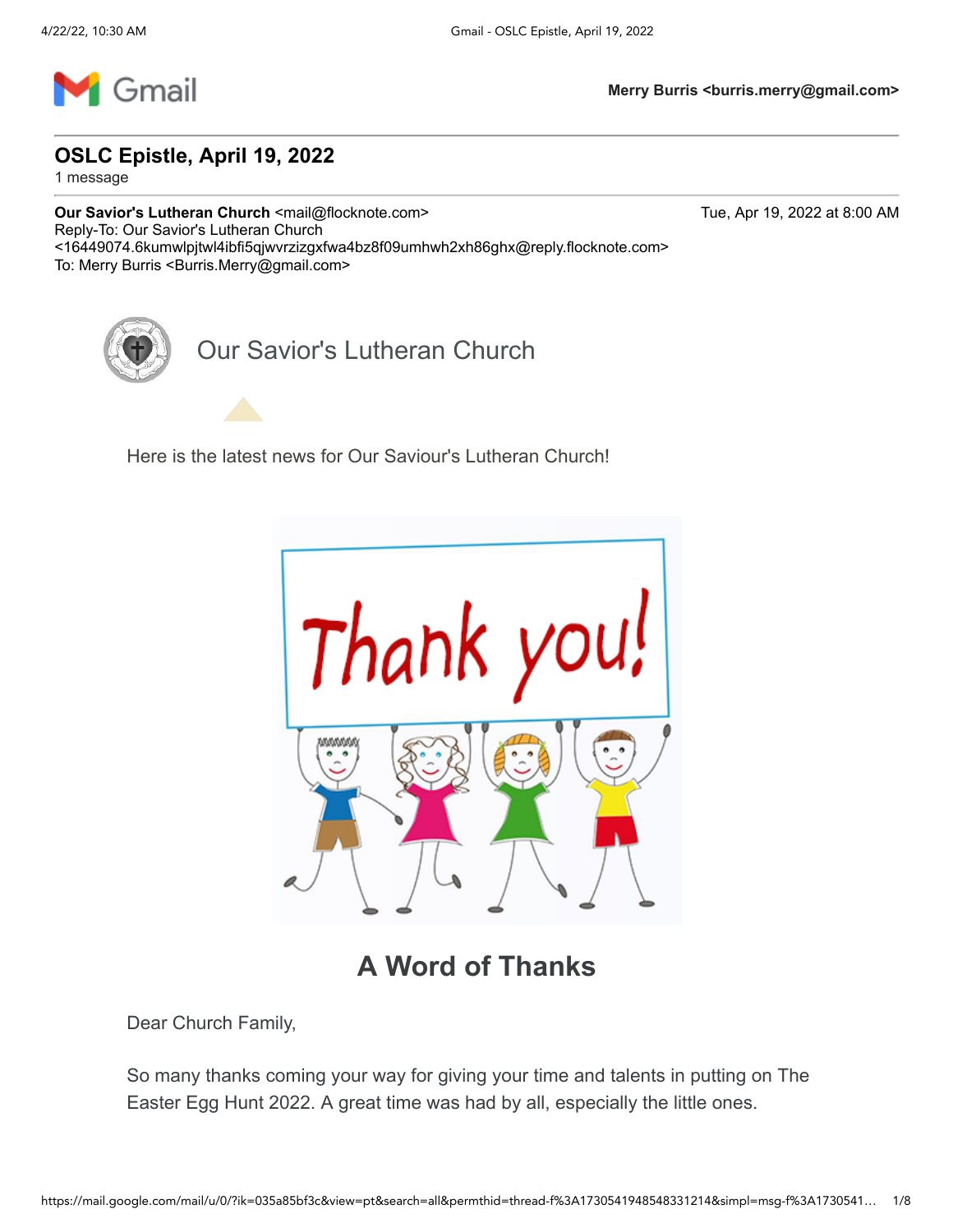

### **Volunteers Wanted**

Our first phase of our Audio/Visual upgrade is complete. We have a new soundboard and additional speakers have been installed. Our next step is the installation of the new visual components, which is scheduled for installation in early May. We are looking for volunteers to help on the soundboard and visual components in our worship services. Toby and I will train you in the areas that interest you. You must have some experience with Microsoft 10 or 11. Below are some of the tasks:

- Operating the sound board
- Preparing the slides for the worship service
- Flipping the slides during worship service
- Editing the worship service video
- Setting up the microphones

Contact Chris Burris for more information, [Cburris9031@gmail.com](mailto:Cburris9031@gmail.com) or 303-668-6643



## **Prime Timers - Mark Your Calendars Meeting April 21, 11:30!**

For the April meeting, Prime Timers have decided to meet in the Fellowship Hall. Lunch will be potluck style. However, let's keep the dish size modest. I'm not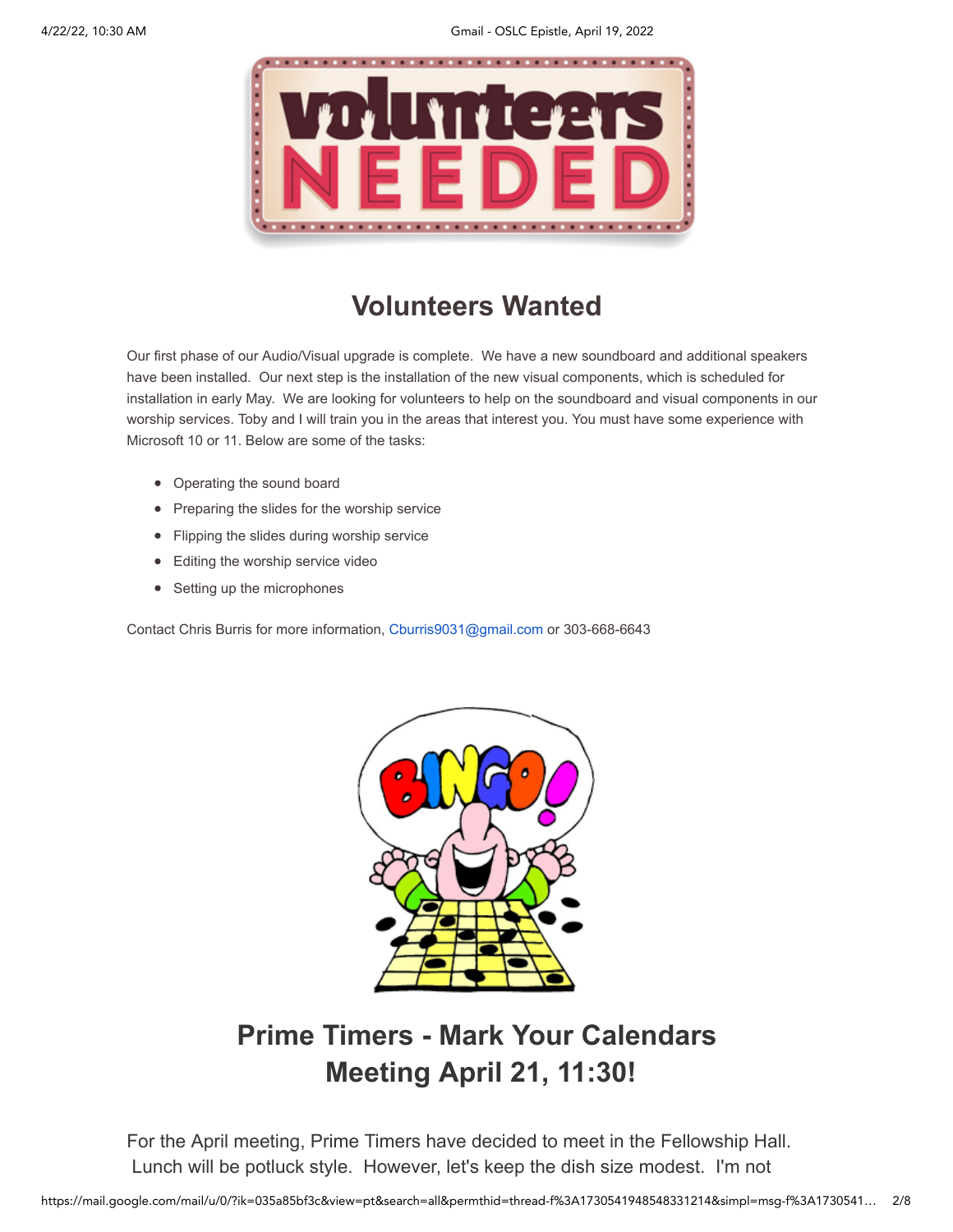saying we are a dainty group, but we don't want to have to throw out food.

Pastor Martin will lead us in prayer and a short business meeting will follow. The entertainment for April will be a game of chance, namely BINGO! So, warm up those fingers, and get ready for some excitement and prizes.

Also, please bring a "white elephant" gift that can be used as a part of our prize booty.



#### **A Thank You Note from Pam Arntt**

Hello Everyone,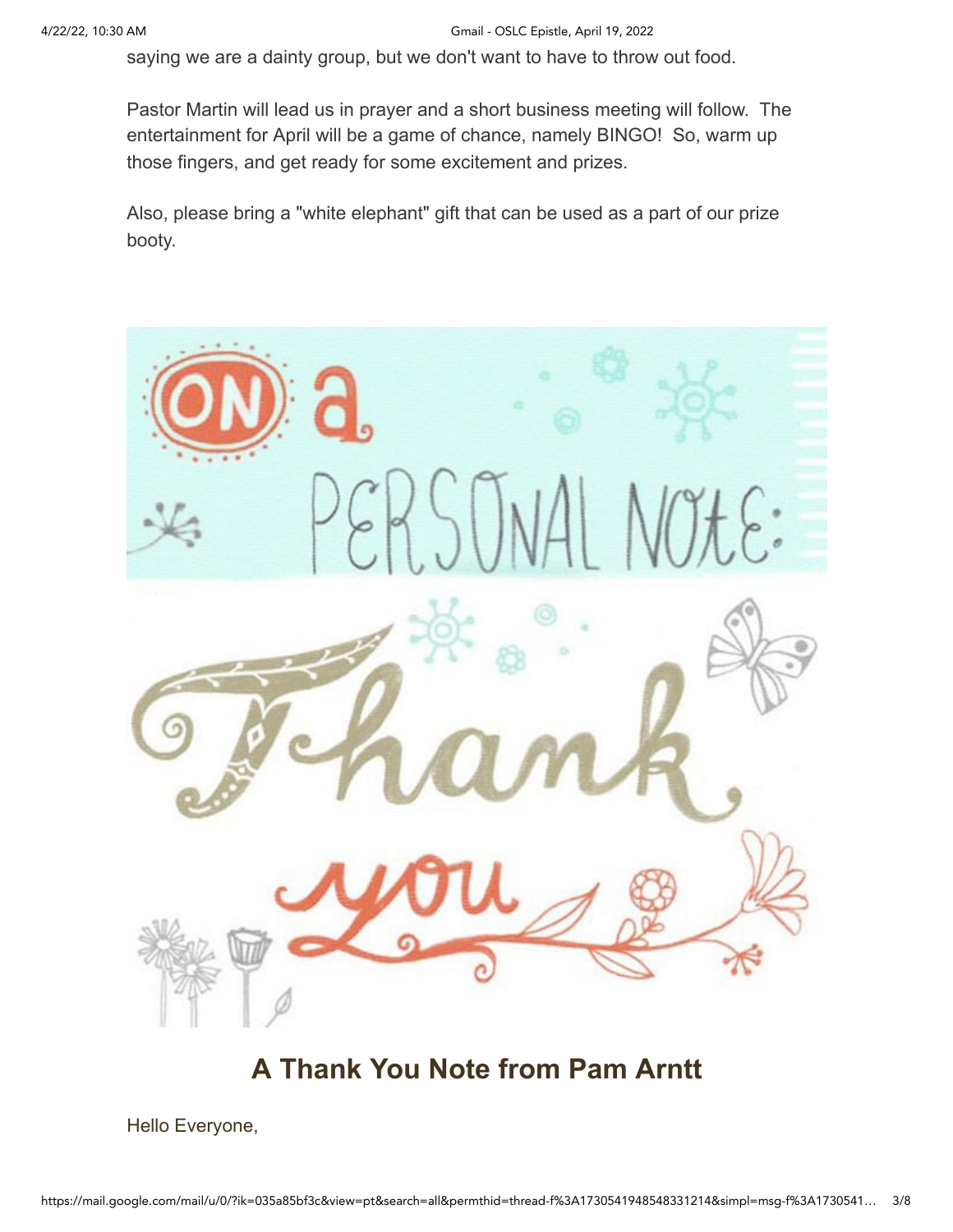I'm so sorry for the delay in getting this off.

I would like to Thank everyone for all the prayers and support while I've been down and out again. The prayers have been truly wonderful and have helped me so much. I feel I'm on my way to a full recovery. And praying it does not happen again.

This getting old is not good thats for sure. But must add this is just a start.

Thank you for the calls and flowers. Sure brightened my days.

Thanks Again everyone - Pam Arntt

See the note posted on the bulletin board in the Narthex.



#### **OSLC Medical Response Team**

Did you know that OSLC has a Medical Response Team? It's basically a group of active and retired medical personnel that have volunteered to respond to any medical issue/emergency while at church. They will respond, assess the medical situation and be the medical interim until professional Emergency help arrives (if needed). They are responsible for keeping the AED (Automated External Defibrillator) charged and up-to-date, keeping the First Aid supplies stocked and are ready to assist in any medical emergency due to severe weather such as tornadoes.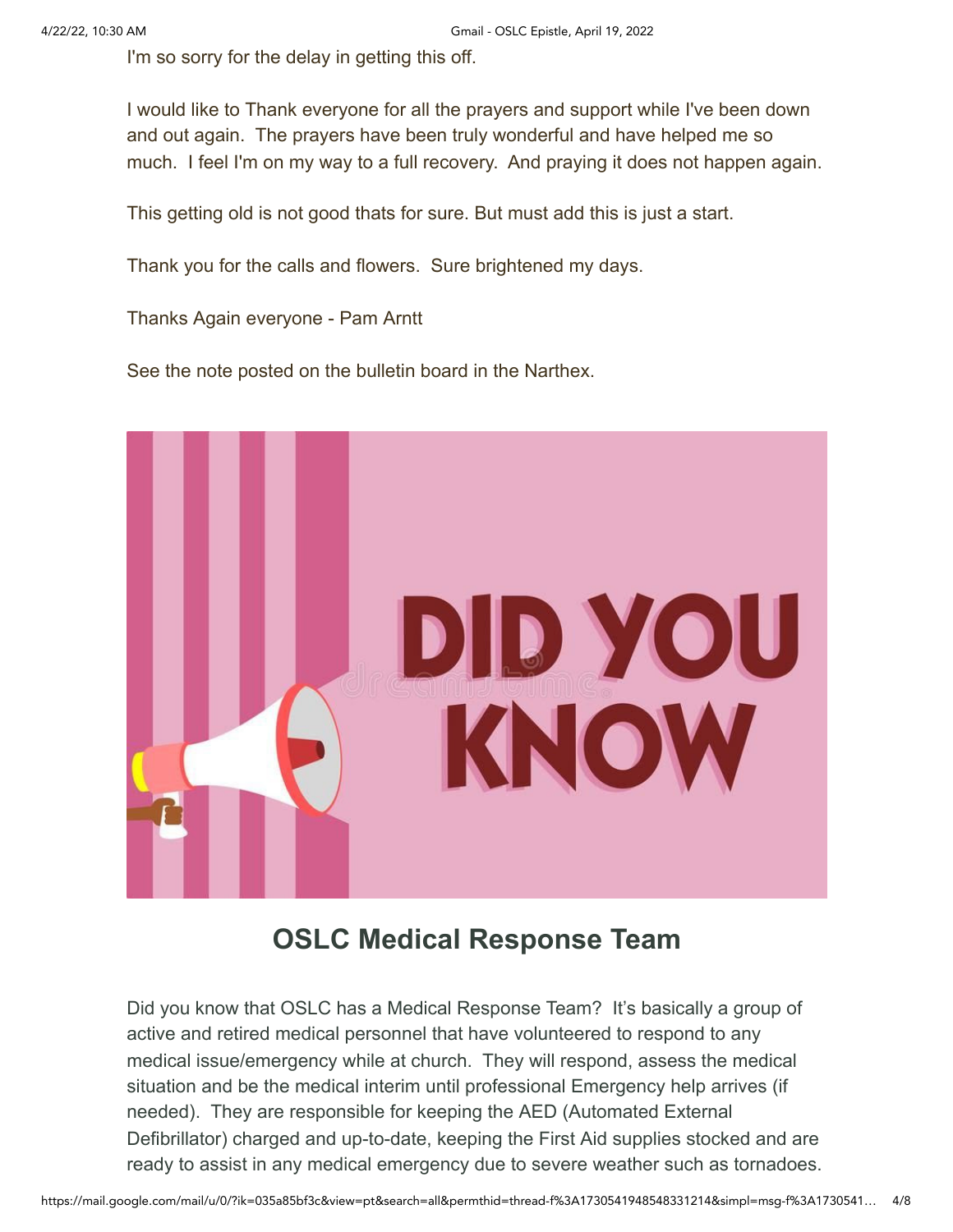We are having an AED/CPR course (that includes what to do in cases of choking, because we do love to eat, right?) for both adults and children. Everyone is invited to attend. After all, emergencies happen at home, too! The class will be held on Thursday, April 21st at 6 p.m. It should last about 45 minutes.

If anyone has a medical background and/or has experience in AED/CPR and would like to be a part of this team, please let Susan Buntz know. 903.805.8719 [\(susanbuntz@gmail.com](mailto:susanbuntz@gmail.com)) Team members so far include: Beulah Rhodes, Sally Dengerud, Cheryl Pontious, Dr. Hayden Head, Joni LeBlanc, Jana Snyder and Susan Buntz.



#### **Thursday Morning Bible Study**

Thursday Morning Bible Study is canceled for Maundy Thursday, April 14th. Studies will resume on Thursday, April 21.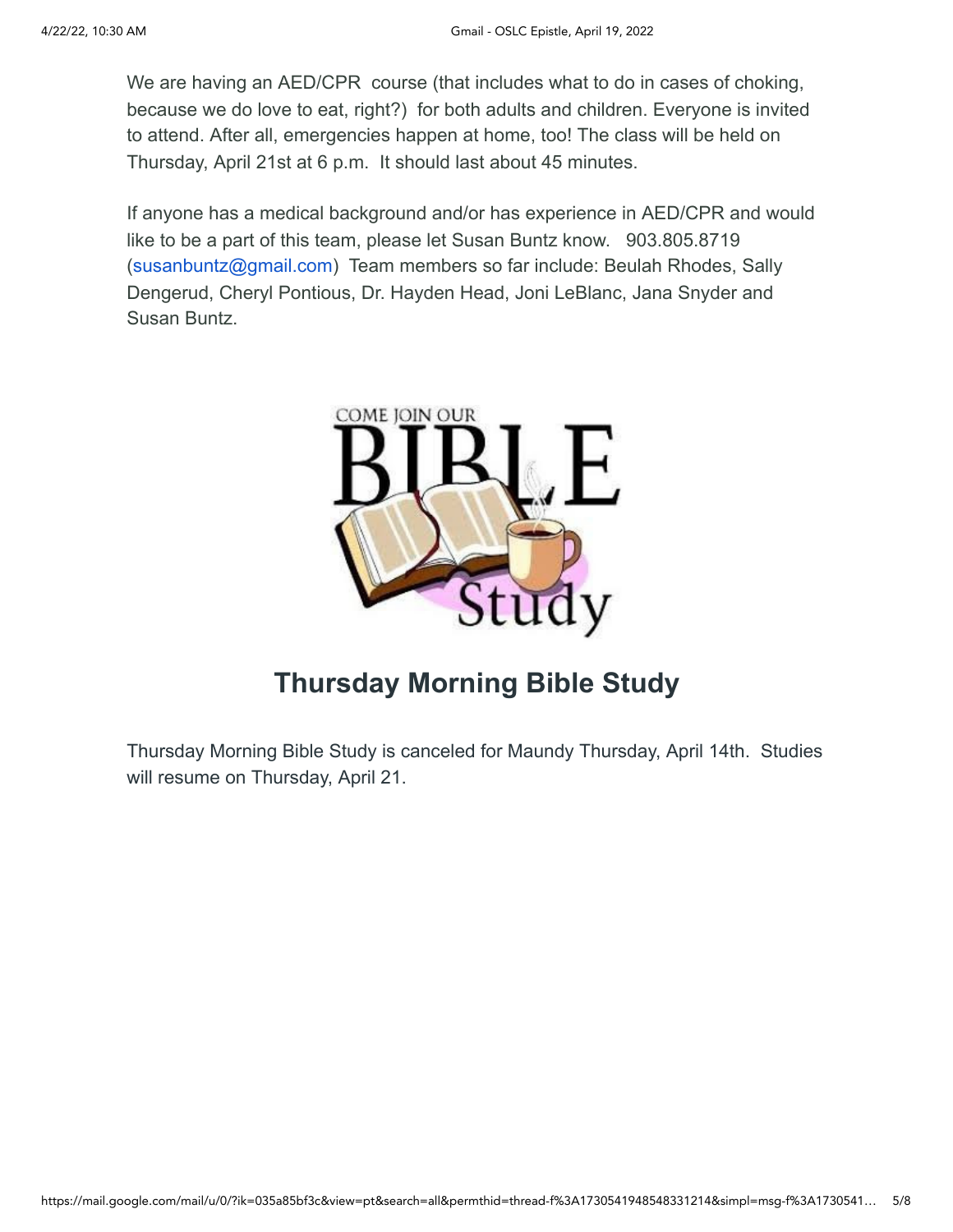

#### **The Great Easter Egg Hunt**

There was great fun to be had at the OSLC Easter Egg Hunt. Check out the latest photo album to see all of the merriment.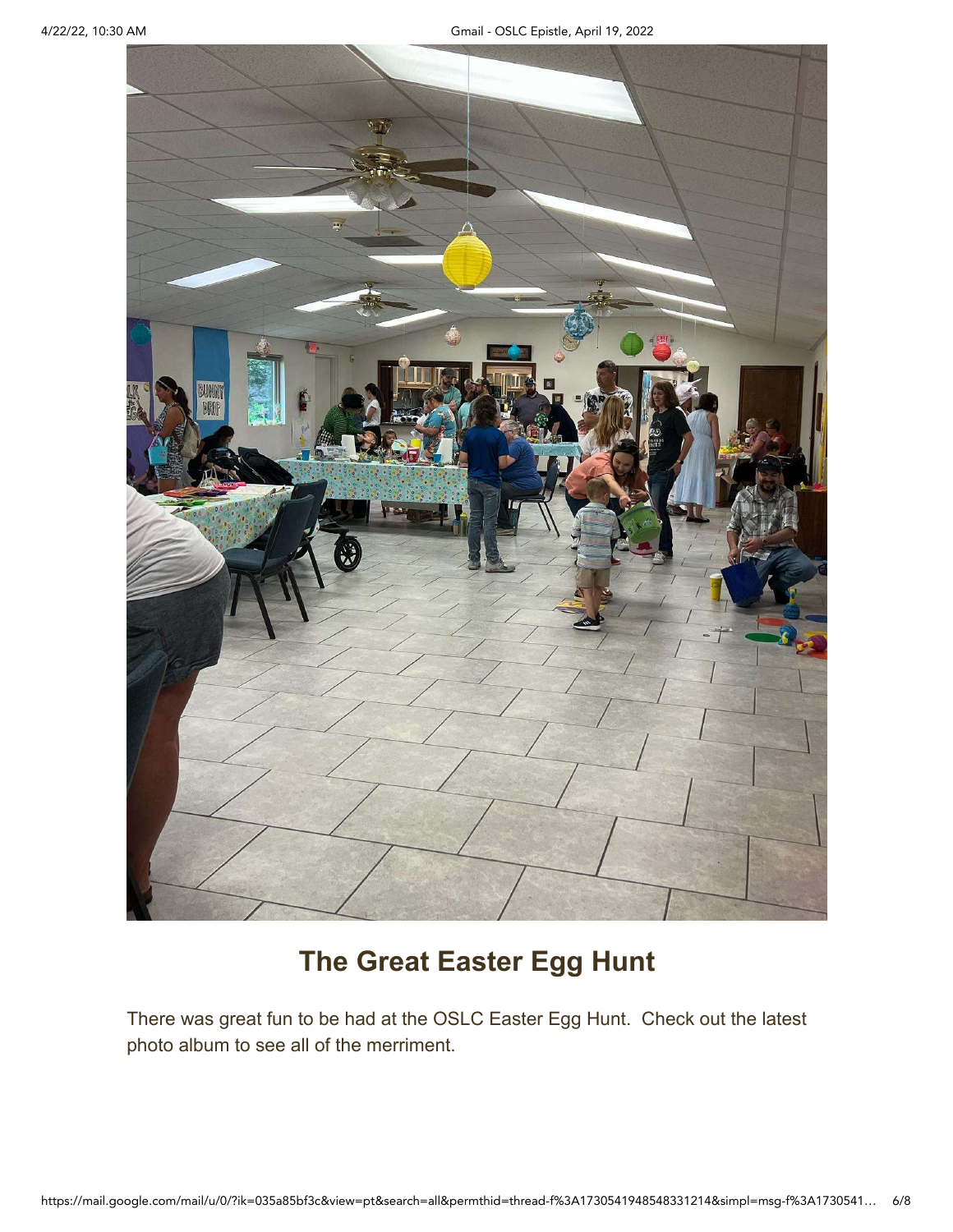# **[The Great Easter Egg Hunt](https://email-mg.flocknote.com/c/eJwtjssOwiAURL-m7EouD6UsWOjCnR9BL9ASaWkAY_r3YmIym8mZ5IwzigmuJImGA-cgmWYCgGsqgw4OQCBzqDzDQUJIGV97bp5i3shqEC82zN6qK8xhkgzVpOeJB7hyZcExksza2lEHcRv4oyfXhO1MvtBclt53_6nj5l20fzgea255XGzqo5MUc3-XEit9-lLO_mDZbEw_-xdmSzn0)**



# **Women of North American Lutheran Church Women's Gathering**

Host Church: Peace Lutheran Church, [1026 Radio Lane, Rosenberg, TX](https://www.google.com/maps/search/1026+Radio+Lane,+Rosenberg,+TX?entry=gmail&source=g) 8:30 a.m. Registration/Continental Breakfast - Saturday, April 23rd

A time for fellowship, fun, reflection and celebration! Music + Devotion + Great Food + Door Prizes

Featuring a demonstration and testimony of faith by Rachel Norris of Joy Pottery



Sent by Merry Burris

Direct replies to this email can only be seen by admins. [Email me when people reply to this note](https://email-mg.flocknote.com/c/eJxVkMtugzAQRb8GlsgvMF6wgLSRWkKiUvUDsLHBvGMgEL6-jrqqNNIcXekejaaMKMSIEldHCCAECGQQA4CYRxRTJQBYwFJQCYVDgOpG0Q7jIj0x9m4dQT8sCQkQAzwkXKqyVIUUAHOAC6aocruoXpZpdnDsoLOd2_fl5P2z2PCFdsGAEAYocfBZDMPk4DfsoGAZWzn8sXXE8V2ncQUPfT2uVSJ0ln_aKvUeNE_4F7q8mzyb8SPVqfhpPvab9lmft08rWmdprCdo137rpmbZOqK50v692R7m0Ee1q60g_AgVYGtfbzXa6zCo6t01UbIao2cvk8Y87RuqvtDd6_hfM5hj2Q)

To ensure that these emails land in your inbox and do not go into spam, please add mail@flocknote.com to your email address book or safe senders list.